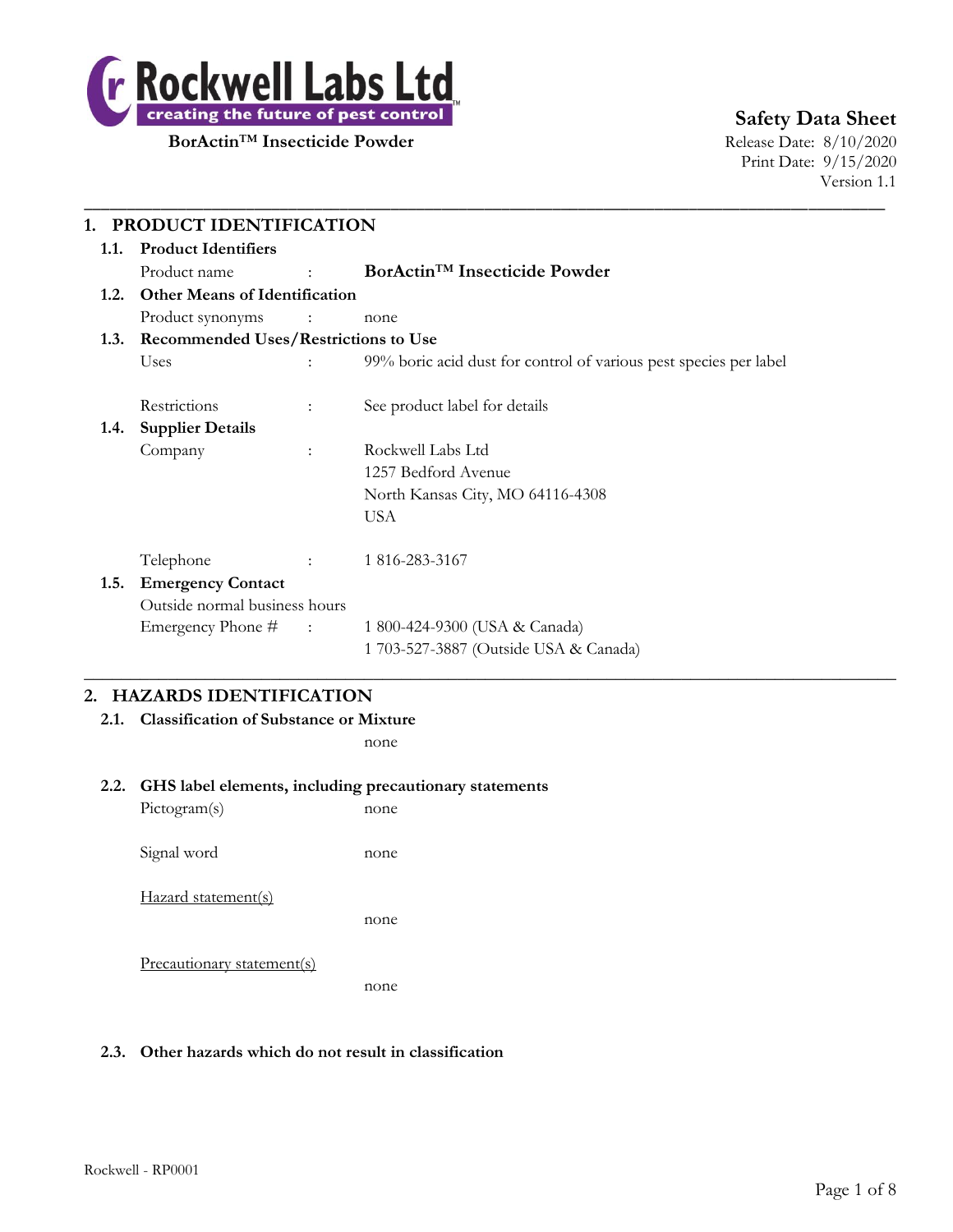

# **Safety Data Sheet**

Print Date: 9/15/2020 Version 1.1

In animal feeding tests, boric acid has been shown to impair fertility at very high doses. However, decades of occupational exposure in humans have shown no adverse effects associated with this material.

# **3. COMPOSITION/INFORMATION ON INGREDIENTS**

#### **3.1. Substances**

Not applicable

#### **3.2. Mixtures**

Hazardous component(s) or components of note:

| Chemical Identity               | Contains $(\% w/w)$ | CAS-No.          | Hazard Classification |  |
|---------------------------------|---------------------|------------------|-----------------------|--|
| Orthoboric Acid (boric<br>acid) | 99                  | $10043 - 35 - 3$ | none                  |  |

**\_\_\_\_\_\_\_\_\_\_\_\_\_\_\_\_\_\_\_\_\_\_\_\_\_\_\_\_\_\_\_\_\_\_\_\_\_\_\_\_\_\_\_\_\_\_\_\_\_\_\_\_\_\_\_\_\_\_\_\_\_\_\_\_\_\_\_\_\_\_\_\_\_\_**

# **4. FIRST AID MEASURES**

#### **4.1. Description of first aid measures**

#### **General advice**

Consult a physician or poison control center. Provide this safety data sheet to medical personnel. Move out of hazardous areas.

#### **If inhaled**

Move person to fresh air. If person is not breathing, call 911 or an ambulance, then give artificial respiration, preferably mouth to mouth if possible. Call a poison control center or doctor for further treatment advice.

#### **In case of skin contact**

Take off contaminated clothing. Rinse skin immediately with plenty of water for 15-20 minutes. Call a poison control center or doctor for treatment advice.

#### **In case of eye contact**

Hold eye open and rinse slowly and gently with water for 15-20 minutes. Remove contact lenses, if present, after the first five minutes, then continue rinsing eye. Call a poison control center or doctor for treatment advice. **If swallowed**

Call a poison control center or doctor for treatment advice. Have person sip a glass of water if able to swallow. Do not induce vomiting unless told to do so by a poison control center or doctor. Do not give anything by mouth to an unconscious person.

# **4.2. Most important symptoms and effects, both acute and delayed**

Boric acid may cause gastrointestinal discomfort with ingestion of more than an incidental amount.

**4.3. Indication of any immediate medical attention and special treatment needed, if necessary** None known

#### **5. FIRE FIGHTING MEASURES**

#### **5.1. Extinguishing media**

Suitable extinguishing media: Use water spray, alcohol-resistant foam, dry chemical or carbon dioxide.

 $\_$  , and the set of the set of the set of the set of the set of the set of the set of the set of the set of the set of the set of the set of the set of the set of the set of the set of the set of the set of the set of th

**5.2. Specific hazards arising from the chemical**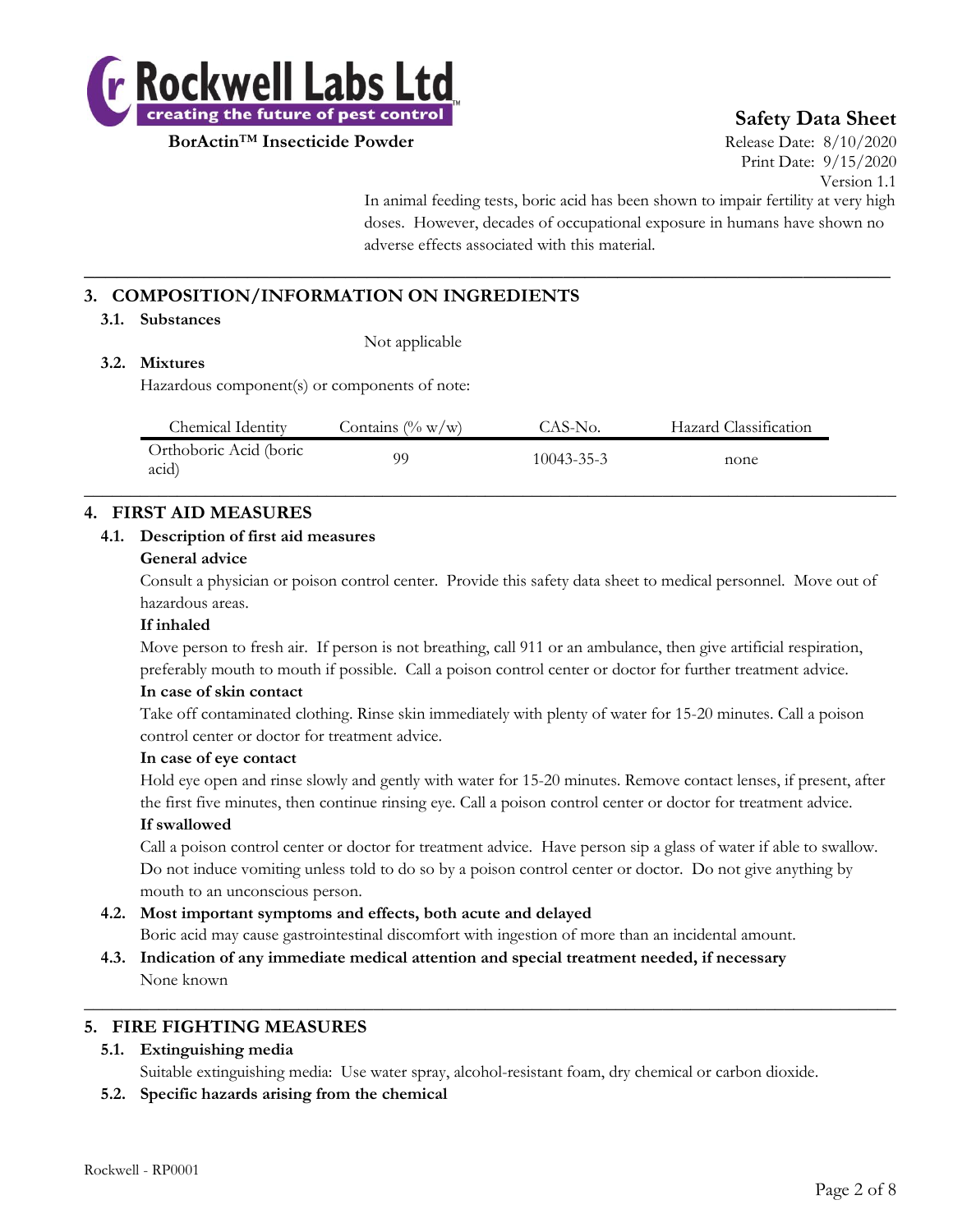

**Safety Data Sheet**

Print Date: 9/15/2020 Version 1.1

Borane/boron oxides

# **5.3. Special protective equipment and precautions for fire fighters**

Wear self contained breathing apparatus for firefighting if deemed necessary. Additional information: none

**5.4. Further information**

No data available

# **6. ACCIDENTAL RELEASE MEASURES**

# **6.1. Personal precautions, protective equipment and emergency procedures**

Avoid contact with spilled product and contaminated surfaces. Evacuate personnel to safe areas during emergencies. For safe handling instructions see section 7. For proper PPE see section 8.

 $\_$  , and the set of the set of the set of the set of the set of the set of the set of the set of the set of the set of the set of the set of the set of the set of the set of the set of the set of the set of the set of th

## **6.2. Environmental precautions**

Prevent further leakage or spillage if safe to do so. Do not allow release directly to water, to areas where surface water is present or to intertidal areas below the mean high-water mark.

## **6.3. Methods and materials for containment and cleaning up**

Sweep up any spilled material and dispose of according to instructions in section 13. Vacuuming or wet sweeping may be used to avoid dust dispersal. Wash contaminated surfaces with soap and water.

 $\_$  , and the set of the set of the set of the set of the set of the set of the set of the set of the set of the set of the set of the set of the set of the set of the set of the set of the set of the set of the set of th

# **7. HANDLING AND STORAGE**

# **7.1. Precautions for safe handling**

Handle in accordance with good industrial hygiene practices. Wash hands thoroughly with soap and water after use and before eating, drinking, chewing gum, using tobacco or using the toilet. Remove contaminated clothing and wash before reuse. For additional precautions see section 2.2.

# **7.2. Conditions for safe storage, including any incompatibilities**

Store product tightly sealed in original container. Store in dry location as product may clump or aggregate if left in areas with excessive moisture or high humidity. Do not store where children or animals may gain access.

 $\_$  , and the set of the set of the set of the set of the set of the set of the set of the set of the set of the set of the set of the set of the set of the set of the set of the set of the set of the set of the set of th

# **8. EXPOSURE CONTROLS/PERSONAL PROTECTION**

#### **8.1. Control parameters**

Components with workplace parameters

| Component | AS-No. | Value | Control<br>parameters | Basis  |
|-----------|--------|-------|-----------------------|--------|
| none      | ------ | ----- | ------                | ------ |
|           |        |       |                       |        |

# **8.2. Appropriate engineering controls**

Ensure relevant engineering controls are employed to prevent exceeding threshold values for the listed control parameters in section 8.1.

#### **8.3. Individual protection measures, such as personal protective equipment**

In normal use and handling conditions refer to the product label for required PPE. In all other cases the following recommendations would apply.

#### **Eye/face protection**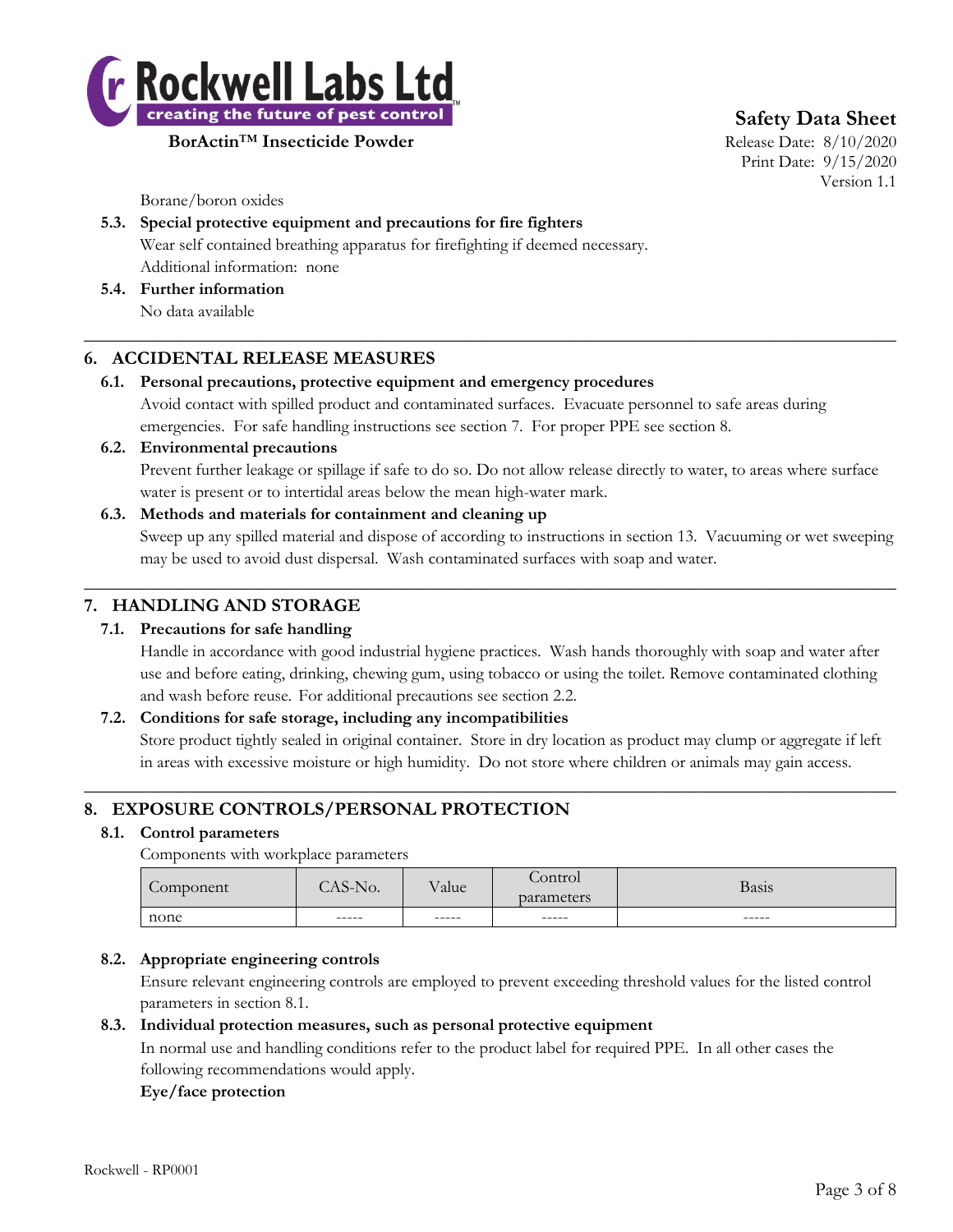

# **Safety Data Sheet**

Print Date: 9/15/2020 Version 1.1

Safety glasses or other similar eye protection conforming to ANSI Z87.1 standards recommended when handling product.

#### **Skin protection**

Chemical resistant nitrile rubber or similarly compatible gloves recommended when handling product. Dispose of contaminated gloves after use in accordance with applicable local and state regulations. Wash exposed skin with soap and water immediately. Wash all contaminated clothing prior to reuse.

#### **Respiratory protection**

Not required under normal use conditions. Particulate respirator recommended when risk assessment shows need for air-purifying respirators, such as when working in enclosed spaces.

 $\_$  , and the set of the set of the set of the set of the set of the set of the set of the set of the set of the set of the set of the set of the set of the set of the set of the set of the set of the set of the set of th

#### **Thermal hazards**

None known

# **9. PHYSICAL AND CHEMICAL PROPERTIES**

#### **9.1. Information on basic physical and chemical properties**

| Appearance;                                      | Opaque white solid powder, blue tint |
|--------------------------------------------------|--------------------------------------|
| Odor;                                            | Odorless                             |
| Odor threshold;                                  | No data available                    |
| pH;                                              | 5.1 @ 1% in water (22.0 °C)          |
| Melting point/freezing point;                    | No data available                    |
| Initial boiling point and boiling<br>range;      | No data available                    |
| Flash point;                                     | No data available                    |
| Evaporation rate;                                | No data available                    |
| Flammability (solid, gas);                       | No data available                    |
| Upper/lower flammability or<br>explosive limits; | No data available                    |
| Vapor pressure;                                  | None                                 |
| Vapor density;                                   | None                                 |
| Relative density;                                | $0.71$ g/ml                          |
| Solubility;                                      | Soluble in water                     |
| Partition coefficient: n-<br>octanol/water;      | No data available                    |
| Auto-ignition temperature;                       | No data available                    |
| Decomposition temperature;                       | No data available                    |
| Viscosity;                                       | No data available                    |

#### **9.2. Additional Information**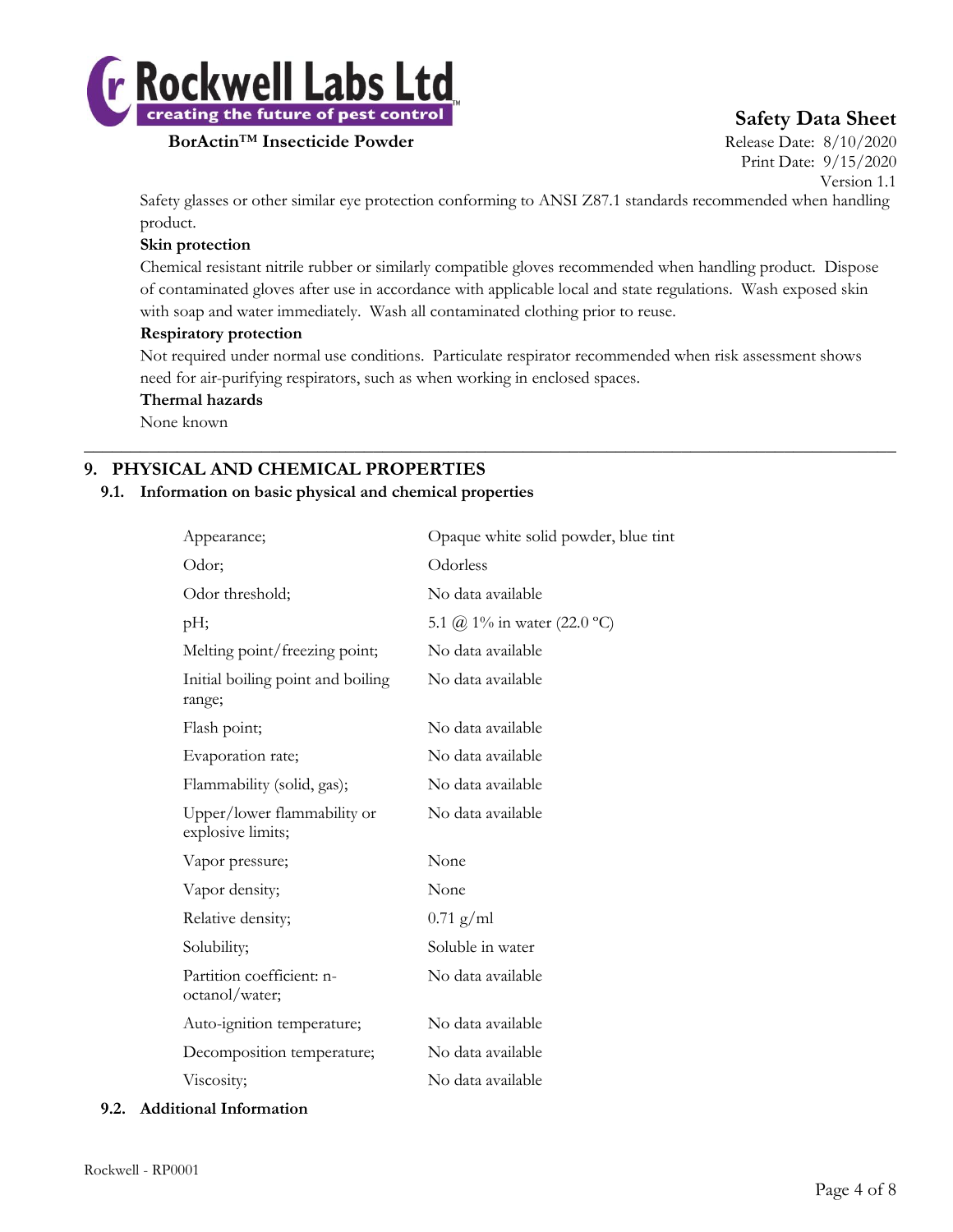

**Safety Data Sheet**

Print Date: 9/15/2020 Version 1.1

No data available

# **10. STABILITY AND REACTIVITY**

#### **10.1. Reactivity**

No data available

**10.2. Chemical stability** Stable under recommended storage conditions.

# **10.3. Possibility of hazardous reactions**

No data available

**10.4. Conditions to avoid**

Exposure to moisture. **10.5. Incompatible materials**

Potassium, acid anhydrides, substances sensitive to protic materials

 $\_$  , and the set of the set of the set of the set of the set of the set of the set of the set of the set of the set of the set of the set of the set of the set of the set of the set of the set of the set of the set of th

 $\_$  , and the set of the set of the set of the set of the set of the set of the set of the set of the set of the set of the set of the set of the set of the set of the set of the set of the set of the set of the set of th

# **10.6. Hazardous decomposition products**

Other decomposition products – no data available

In the event of a fire: see section 5

# **11. TOXICOLOGICAL INFORMATION**

## **11.1. Information on toxicological effects**

#### **Acute Toxicity**

LD50 Oral – Rat – 3450 mg/kg LD50 Dermal –  $\text{Rat}$  –  $>$  2000 mg/kg LD50 Inhalation – 2.12 mg/l **Skin corrosion/irritation** Skin – Rabbit Results: slight skin irritation (OECD Test Guideline 404) **Serious eye damage/irritation** Eye – Rabbit Results: moderate eye irritation (OECD Test Guideline 405) **Respiratory or skin sensitization** Not a known sensitizer **Germ cell mutagenicity** Not a known mutagen **Carcinogenicity** IARC: No component of this product presents at levels greater than or equal to 0.1% is identified as

probable, possible or confirmed human carcinogen by IARC. ACGIH: No component of this product presents at levels greater than or equal to 0.1% is identified as probable, possible or confirmed human carcinogen by ACGIH.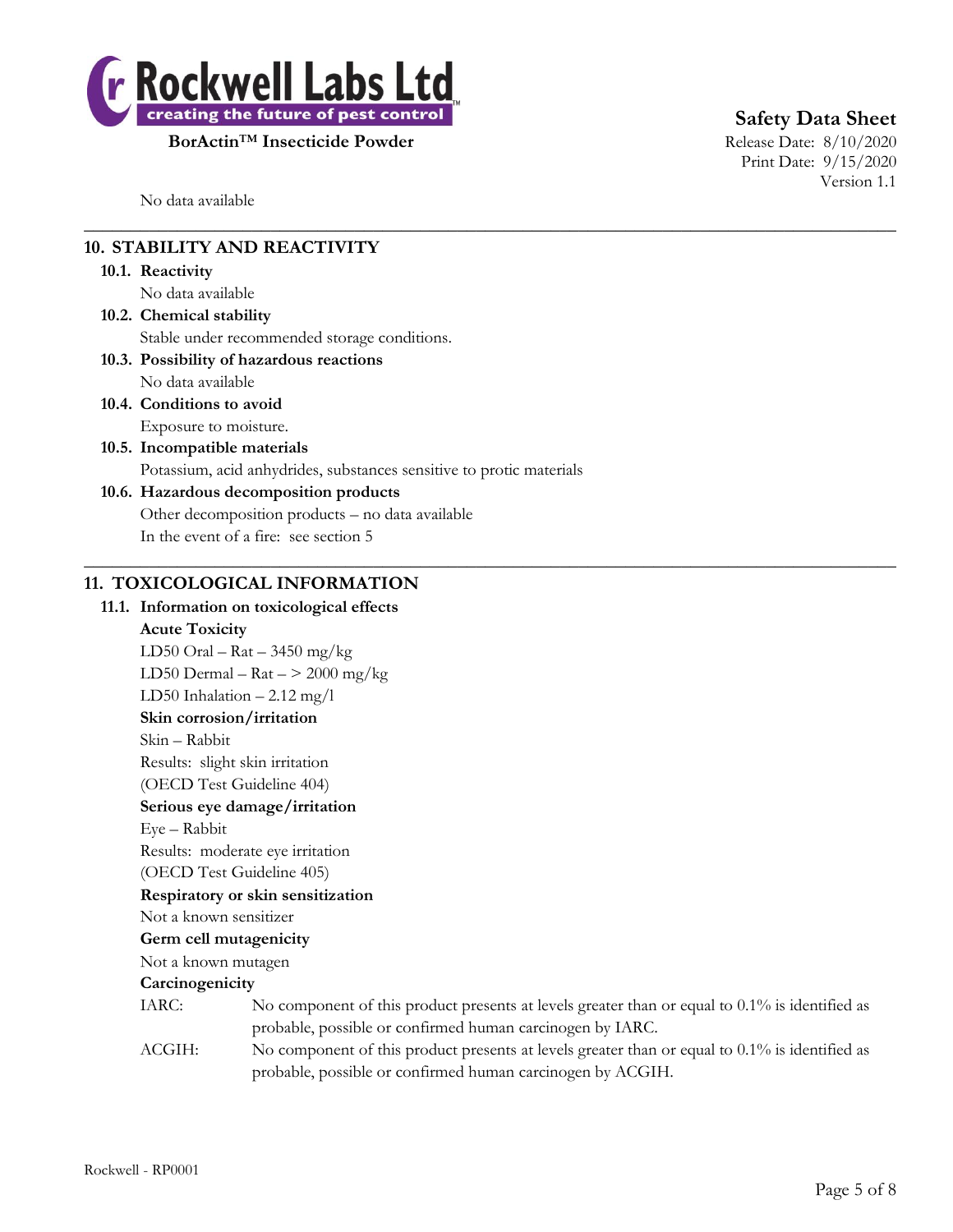

# **Safety Data Sheet**

Print Date: 9/15/2020 Version 1.1

- NTP: No component of this product presents at levels greater than or equal to 0.1% is identified as probable, possible or confirmed human carcinogen by NTP.
- OSHA: No component of this product presents at levels greater than or equal to 0.1% is identified as probable, possible or confirmed human carcinogen by OSHA.

#### **Reproductive toxicity**

In animal feeding tests, boric acid has been shown to impair fertility at very high doses. However, decades of occupational exposure in humans have shown no adverse effects associated with this material.

#### **Specific target organ toxicity – single exposure**

No data available

**Specific target organ toxicity – repeated exposure**

No data available **Aspiration hazard**

No data available

**11.2. Other information**

No data available

# **12. ECOLOGICAL INFORMATION**

#### **12.1. Toxicity**

| Toxicity to fish                    | LC50 - Oncorhynchus mykiss (Rainbow trout) - $> 1,100 \text{ mg/l} - 96 \text{ h}$ |
|-------------------------------------|------------------------------------------------------------------------------------|
|                                     | LC50 - Lepomis macrochirus (Bluegill) - $> 1,021$ mg/l - 96 h                      |
| Toxicity to daphnia                 | EC50 – Daphnia magna (Water flea) – 133 to 226 mg/l – 48 h                         |
| and other aquatic                   |                                                                                    |
| invertebrates                       |                                                                                    |
| 12.2. Persistence and degradability |                                                                                    |
| No data available                   |                                                                                    |
| 12.3. Bioaccumulative potential     |                                                                                    |
| No data available                   |                                                                                    |
| 12.4. Mobility in soil              |                                                                                    |
| No data available                   |                                                                                    |
| 12.5. Other adverse effects         |                                                                                    |

 $\_$  , and the set of the set of the set of the set of the set of the set of the set of the set of the set of the set of the set of the set of the set of the set of the set of the set of the set of the set of the set of th

No data available

# **13. DISPOSAL CONSIDERATIONS**

#### **13.1. Disposal Methods.**

The best disposal method is to use the entire quantity per label directions. If it is necessary to dispose of unused material then follow the label instructions and relevant local, state and federal waste disposal guidelines.

 $\_$  , and the set of the set of the set of the set of the set of the set of the set of the set of the set of the set of the set of the set of the set of the set of the set of the set of the set of the set of the set of th

Product Disposal:

Do not contaminate water, food or feed by storage or disposal.

#### Packaging Disposal:

If empty: Place in trash or offer for recycling if available. If partly filled: Call your local solid waste agency or 1- 800-CLEANUP which is managed as a public-private partnership.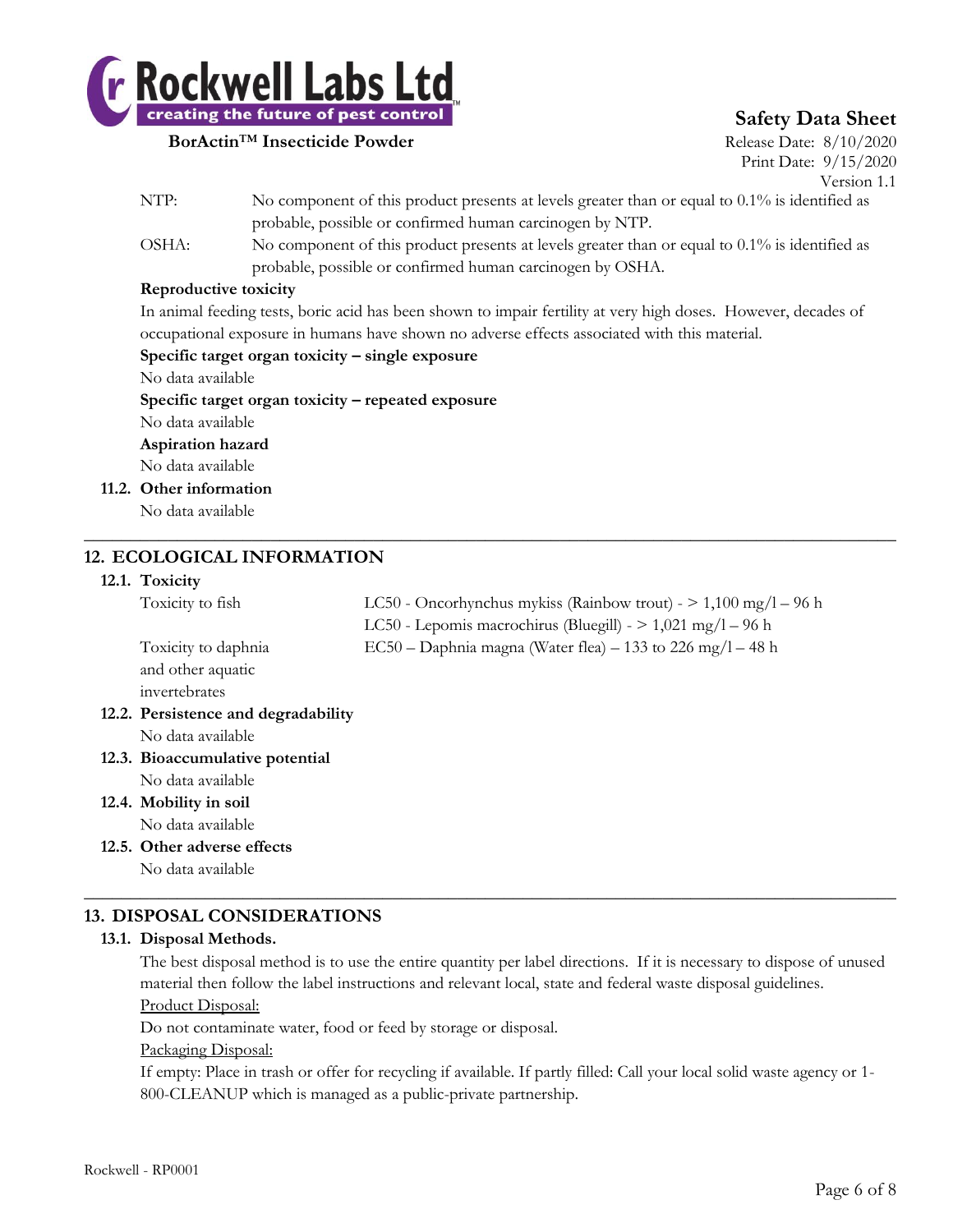

**Safety Data Sheet**

Print Date: 9/15/2020 Version 1.1

See section 8 for proper PPE and precautionary handling measures.

# **14. TRANSPORT INFORMATION**

**DOT**

Not dangerous goods **IMDG** Not dangerous goods **IATA** Not dangerous goods

# **15. REGULATORY INFORMATION**

This chemical is a pesticide product registered by the Environmental Protection Agency and is subject to certain labeling requirements under federal pesticide law. These requirements differ from the classification criteria and hazard information required for safety data sheets, and for workplace labels of non-pesticide chemicals. Following is the hazard information as required on the pesticide label:

 $\_$  , and the set of the set of the set of the set of the set of the set of the set of the set of the set of the set of the set of the set of the set of the set of the set of the set of the set of the set of the set of th

\_\_\_\_\_\_\_\_\_\_\_\_\_\_\_\_\_\_\_\_\_\_\_\_\_\_\_\_\_\_\_\_\_\_\_\_\_\_\_\_\_\_\_\_\_\_\_\_\_\_\_\_\_\_\_\_\_\_\_\_\_\_\_\_\_\_\_\_\_\_\_\_\_\_\_\_\_\_\_\_\_\_\_\_\_\_\_\_\_\_\_\_\_\_

#### KEEP OUT OF THE REACH OF CHILDREN

**CAUTION** Harmful if swallowed or inhaled. Causes moderate eye irritation. Avoid contact with eyes or clothing. Avoid breathing dust. Wash hands thoroughly with soap and water after use and before eating, drinking, chewing gum, using tobacco or using the toilet. Remove contaminated clothing and wash before reuse.

#### **SARA 302 Components**

SARA 302: No chemicals in this material are subject to the reporting requirements of SARA Title III, Section 302.

# **SARA 313 Components**

SARA 313: This material does not contain any chemical components with known CAS numbers that exceed the threshold (De Minimis) reporting levels established by SARA Title III, Section 313.

#### **SARA 311/312 Hazards**

None

#### **California Proposition 65 Components**

This product does not contain any chemicals known to the state of California to cause cancer, birth defects, or reproductive harm.

#### **TSCA**

All components of this product are listed, exempted, or excluded from listing on the U.S. Toxic Substances Control Act chemical substance inventory.